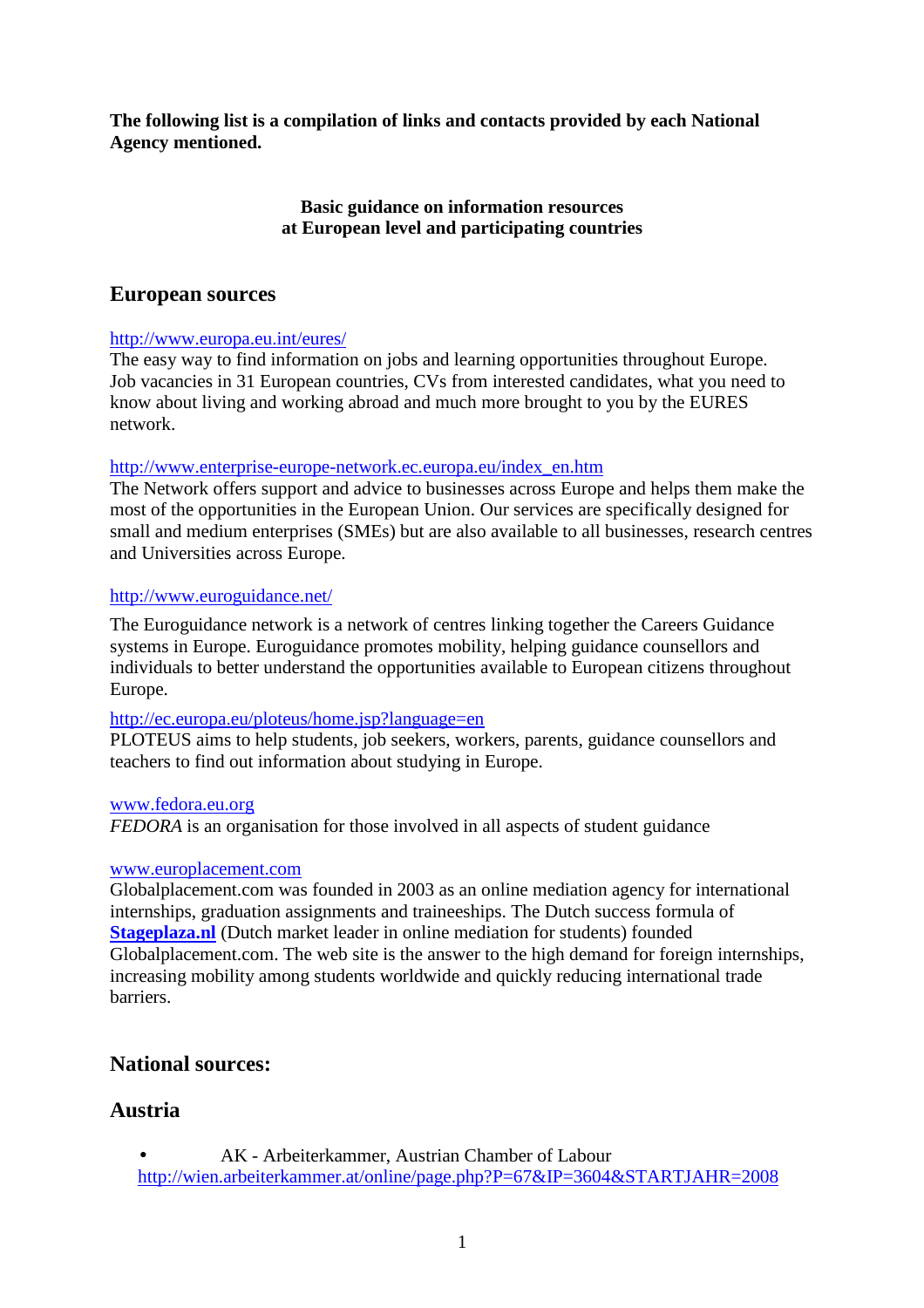WK, Austrian Chamber of Commerce

http://portal.wko.at/wk/format\_detail.wk?angid=1&stid=309028&dstid=1445&opennavid  $=0$ 

• BMWF, Austrian Federal Ministry of Science and Research http://www.bmwf.gv.at/submenue/euinternationales/

• BMUKK, Austrian Federal Ministry for Education, Arts and Culture http://www.bmukk.gv.at/europa/index.xml

• BMWFJ, Austrian Federal Ministry of Economy, Family and Youth : http://www.bmwfj.gv.at/BMWA/Schwerpunkte/Unternehmen/BerufLehrling/InternBeruf Ausb/default.htm

EURES: http://www.ams.at/eures.html

• AMS: Austrian Employment Center Service http://www.ams.or.at/

LEO-NET: www.**leo-net**.org

- Others: www.prabo.at www.stepstone.at www.jobnews.at www.jobboerse.at www.takeit.co.at www.bewerben.at (Links) www.praktika.at www.jobpilot.at www.ams.or.at www.jobscout.at www.monster.at
- Organizations supporting persons interested in absolving a placement: http://www.oead.ac.at/\_ausland/praktika/index.html
- Grants database: http://www.grants.at
- Entry and Residence Regulations : http://www.oead.ac.at/\_english/austria/index.html
- Life in Austria: http://www.oead.ac.at/\_english/austria/index.html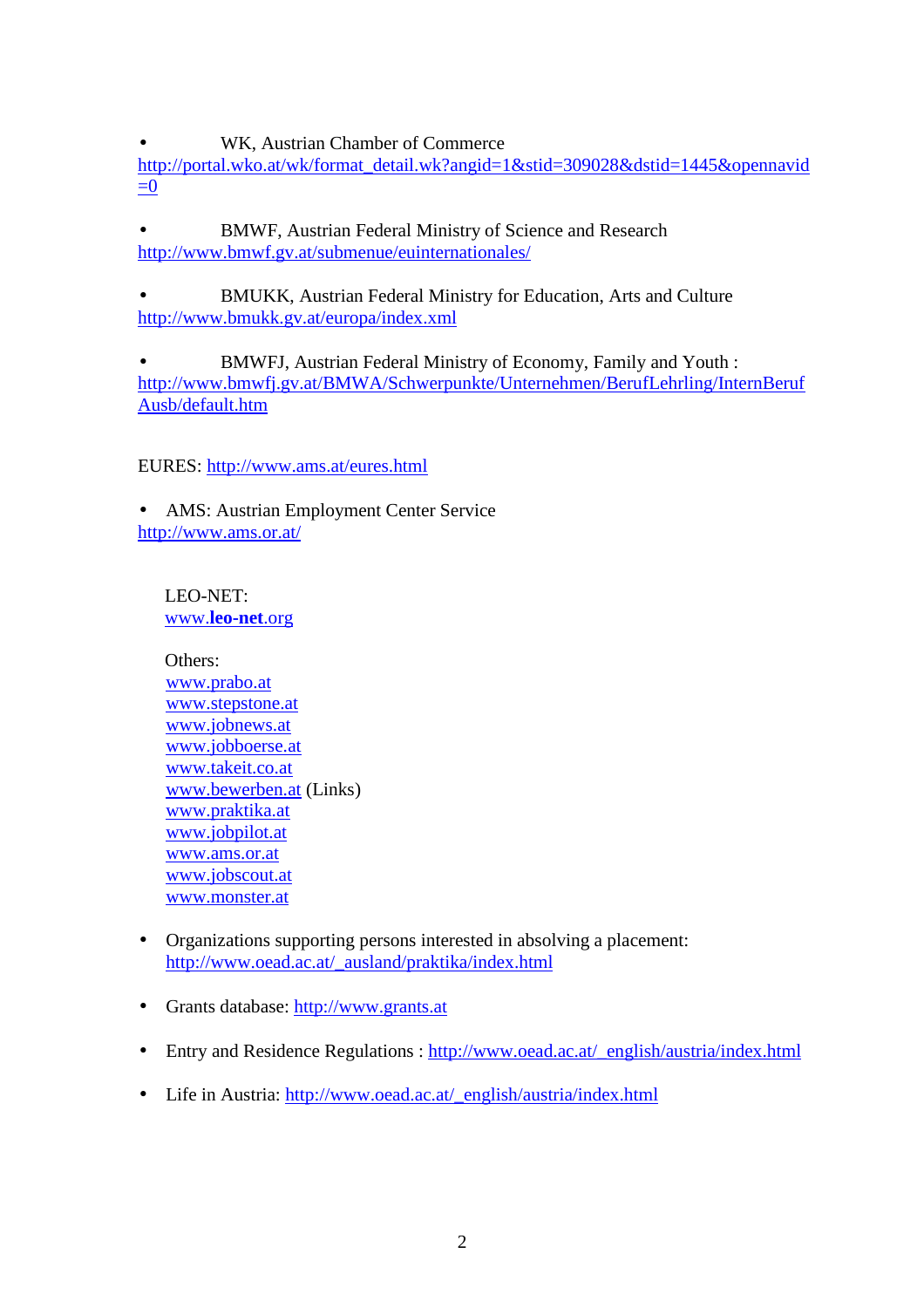# **Belgium**

1. Relevant governmental sites: http://www.diplomatie.be/fr/jobs/careersdetail.asp?TEXTID=47573 Placement opportunities in public services. http://www.belgium.be/fr/formation/enseignement/superieur/recherche\_d\_un\_stage/

2. Links to relevant national agencies (employment services etc.) http://www.bruxellesformation.be/partir/index.php?par=5 Usefull links for placements.

3. Searching engines to look for national companies http://www.kompass.be/WebKompass/fr/index;jsessionid=4948F5113C220E9EF4471EDF7A F3C0B7

http://www.topmanagement.net/tm.net/f/bel/index.asp

http://www.abc-d.be/f1/index.htm

5 Others http://www.kapstages.com/bds/kapstages/login/espace\_etudiant.php

# **Finland**

# **1. Relevant governmental sites**

# http://www.mol.fi/finnwork

Information on working life rules in Finland

Rules of working life, permits needed to work in Finland and the Finnish working culture. Information on concluding an employment contract, minimum wages, taxation and social security.

# **2. Links to relevant national agencies (employment services etc.)**

# http://www.studyinfinland.fi/

Centre for International Mobility CIMO – Discover Finland Information on opportunities to study, complete a practical placement or a youth exchange programme in Finland

http://www.mol.fi/english/employment/welcome.html

http://www.mol.fi/mol/en/02\_working/02\_eures/03\_studying/index.jsp Ministry of Labour, Employment Service

# **3. Searching engines to look for national companies**

http://www.uranus.fi/en/jobseekers/jobs/open.php?id=19982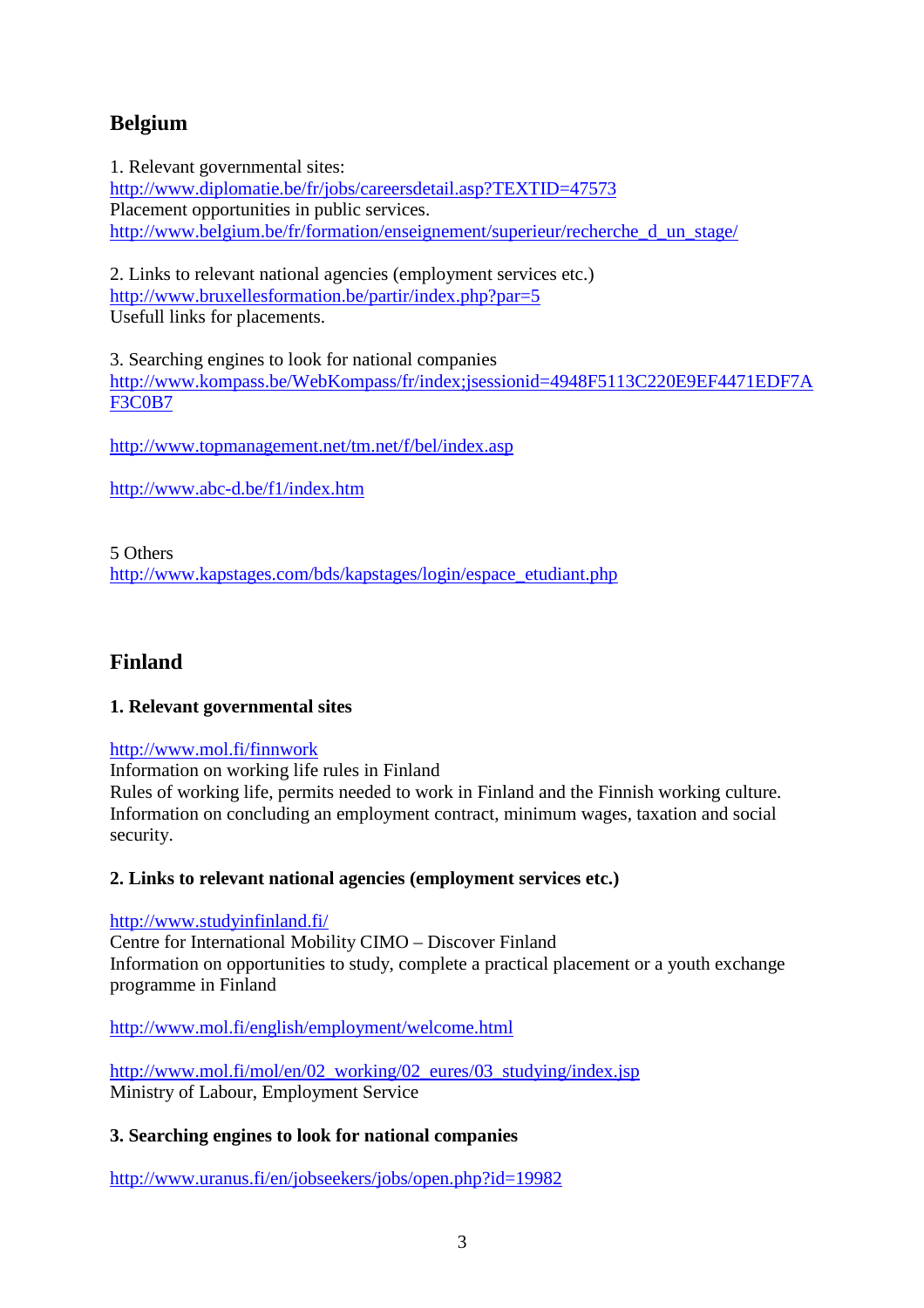## Uranus.fi – a list of the 100 largest Finnish companies

http://www.contactfinland.fi A Guide to Finnish Business Services, Organisations and Authorities

http://www.yritysrekisteri.com/ http://www.inoa.fi/ http://www.bluebook.fi/ These three are all search engines to look for Finnish companies. However, they operate only in Finnish language.

## **4. Dedicated national websites on placement offers (if any)**

http://www.aarresaari.net/english/info.htm

Aarresaari – academic career services General information about working in Finland, Job Board with some job offers also in English.

### http://www.jobstep.net

Jobstep.net – Career and recruitment service of the Finnish polytechnics (Universities of Applied Sciences)

http://www.uranus.fi/en/ Uranus.fi - A private career and recruitment service

#### http://ec.europa.eu/eures/

EURES – The European Job Mobility Portal Job vacancies, make your cv online

#### http://www.mol.fi

Vacancies in Finland (search engine only in Finnish)

## **5 Others**

http://finland.fi This is Finland. Information on Finnish culture, society and people.

http://www.travel.fi/ Information on Finland for travellers.

http://www.mek.fi/ Finnish Tourist Board

# **Germany**

#### www.daad.de

Exhaustive updated information of living in Germany and getting grants: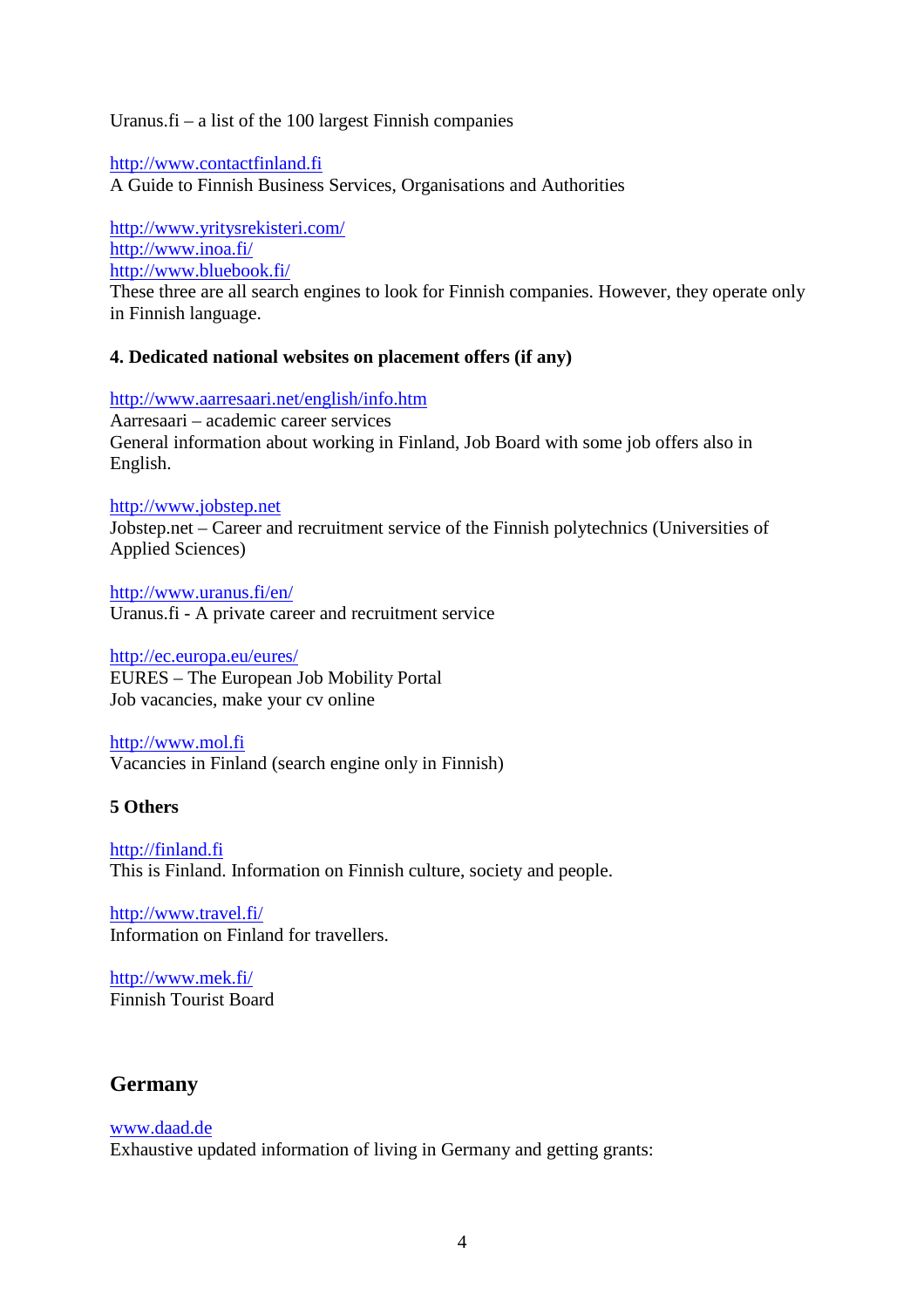http://www.daad.de/deutschland/wege-durchs-studium/praktika/06105.en.html Student placements specifically:

http://www.study-in-germany.de/

Updated, entertaining website on Study opportunites in Germany:

http://www.auswaertiges-amt.de/diplo/en/WillkommeninD/D-Informationen/DInfos.html Updated news about Germany by the German Foreign Office:

## www.dihk.de

The DIHK is the central organisation for 80 Chambers of Industry and Commerce in Germany. All German companies registered in Germany, with the exception of handicraft businesses, the free professions and farms, are required by law to join a chamber.

## http://www.iaeste.de/cms/index.php?id=60

IAESTE provides practical training placements for students of natural and technical sciences, agriculture and forestry worldwide:

http://www.wege-ins-ausland.de (German only) - ist DIE Einstiegsseite von deutschen Mittlerorganisationen wie DAAD/ZAVE und InWENt und enthält Broschüre "Wege ins Auslandspraktikum" sowie Qualitätscheck Auslandspraktikum

# **Hungary**

http://en.afsz.hu/ Public Employment Service

http://www.okm.gov.hu/main.php?folderID=137 Ministry of Education and Culture

http://www.mkik.hu/index.php The Hungarian Chamber of Commerce & Industry

http://www.itdh.com/engine.aspx?page=Itdh\_Befektetes Hungarian Investment and Trade Development Agency

http://www.tourinform.hu/main.php?folderID=879

You can find Tourinform offices in more than 140 different places all over Hungary. Tourinform's helpdesk employees are pleased to inform you, also in foreign languages, about accommodation, restaurants, transport, programmes, attractions and services in the local, religional or national perspective.

# **Malta**

1. Relevant governmental sites www.gov.mt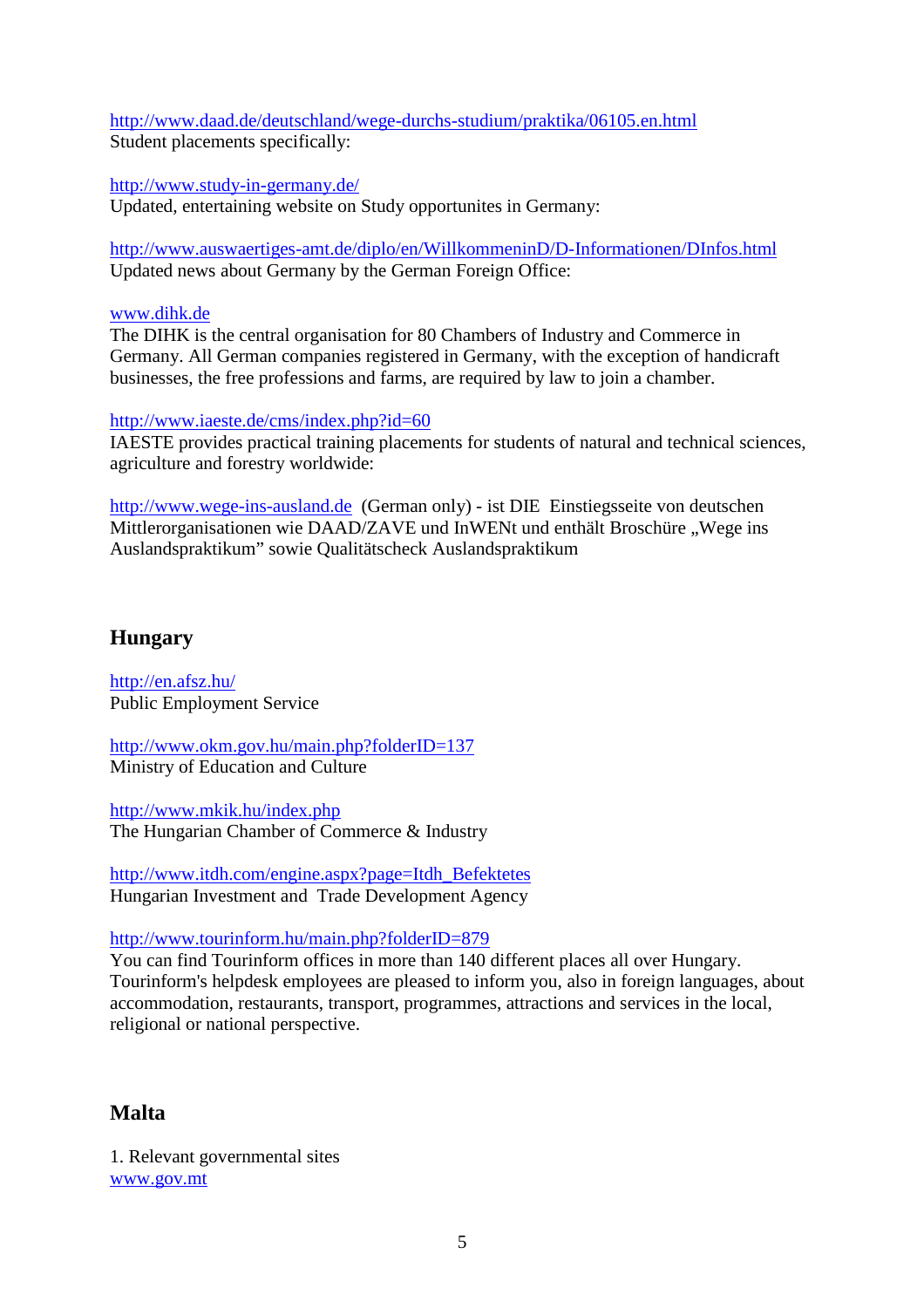The main maltese official government website to access government services.

### www.doi.gov.mt

The Department of Information provides the public with up-to-date, comprehensive and meaningful information on Government policies, services and activities as well as on matters of public interest, and to promote a proper image of the public service and the country.

2. Links to relevant national agencies (employment services etc.)

#### www.etc.gov.mt

The Employment and Training Corporation is Malta's Public Employment Service. It provides and maintains an employment service, finds suitable employment and assists employers to find suitable employees and provides training service to clients seeking new jobs and to clients already on the job but wanting to improve their knowledge and skills.

3. Searching engines to look for national companies www.maltaenterprise.com Malta Enterprise focuses on attracting inward investment and supporting enterprise in Malta.

#### www.foi.org.mt

The Federation of Indutry is the national representative organization for Malta-based manufacturing and services community. It encourages all firms and associations operating in these business activities to become a member and strengthen the Voice of Industry in Malta.

### www.chamber.org.mt

The Malta Chamber of Commerce and Enterprise has kept a close watch on developments in the field of commerce, giving advice to Government on commercial legislation and related matters and intervening in the interest of its members and the nation whenever necessary.

## 4. Dedicated national websites on placement offers (if any)

## www.llp.eupa.org.mt

This is the website of the Maltese National Agency. It provides information about the programmes and a specific section with information about possible Erasmus Placements in Malta.

5 Others www.visitmalta.com The official tourism website for the Maltese Islands

# **Netherlands**

## www.globalplacement.com

Useful website about finding placements . The website is related to www.stageplaza.nl ( especially placements in the Netherlands)

www.europlacement.com

www.wilweg.nl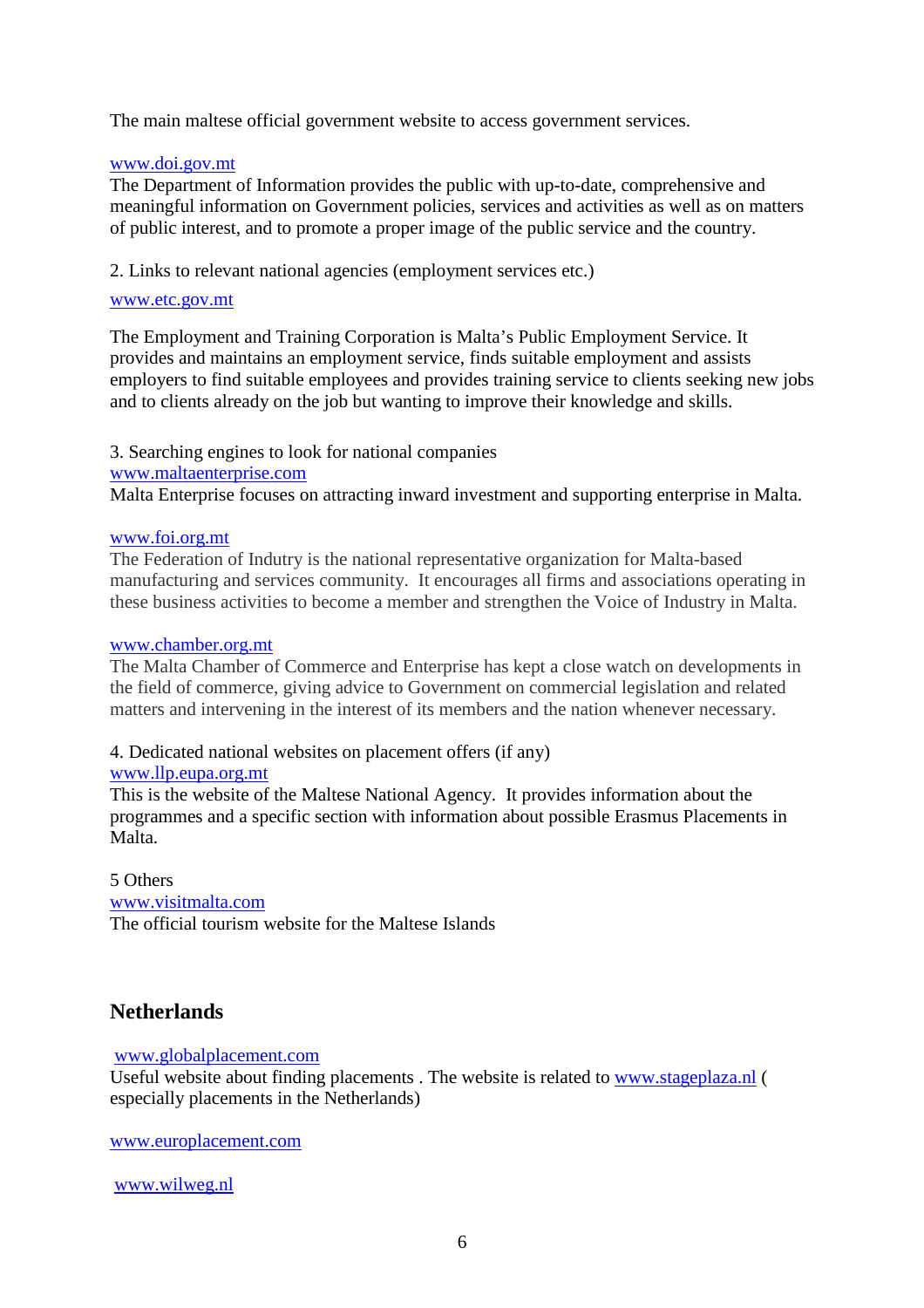Exhaustive information website of living in the Netherlands

http://www.nuffic.nl/nederlandse-studenten/studeren-in-het-buitenland/stage/handigestagesites

Mentions specifically interesting placement websites giving information about practical matters, placements in the Netherlands and elsewhere

http://www.nuffic.nl/international-students/preparation-stay/staying-in-holland/traineeships About immigration procedures for students

www.aiesec.nl Platform concerning placements, is related to an international network.

http://www.stagemotor.nl/ Offers workplacements in the Netherlands

# **Romania**

http://www.edu.ro/ [ro] Ministry of Education, Research and Innovation

http://www.edu.ro/index.php/articles/3388 [en] Country guide for those who want to study in Romania

## http://www.onrc.ro/ [en]

National Trade Register Office.

Is a specific institution of the market economy having the objectives and tasks settled by the trade register law and the commercial companies law. The Trade Register is structured and organised on two levels :

• **local** - by the 42 county offices organised under the co-ordination of The National Trade Register and attached to each law court

● **national** - by The National Trade Register Office (N.T.R.O.) organised under the coordination of the Ministry of Justice

http://www.anofm.ro [ro] - The National Agency for Employment (with 41 county agencies, Bucharest Agency, 88 local agencies and 156 puncte de lucru) servicies address to the unemployed and agentilor economici. Provides several services: information and counselling on starting a business, vocational training and much more. It's main objective is to increase the employment degree/measure of labor and also to decrease the unemployment rate.

#### http://www.bestjobs.ro/ http://www.ejobs.ro/

Platforms providing information on jobs in Romania and also partially throughout Europe.

## http://www.ccir.ro/ [en]

The Chamber of Commerce and Industry of Romania is the most powerful association representing the Romanian business environment that holds together bilateral chambers of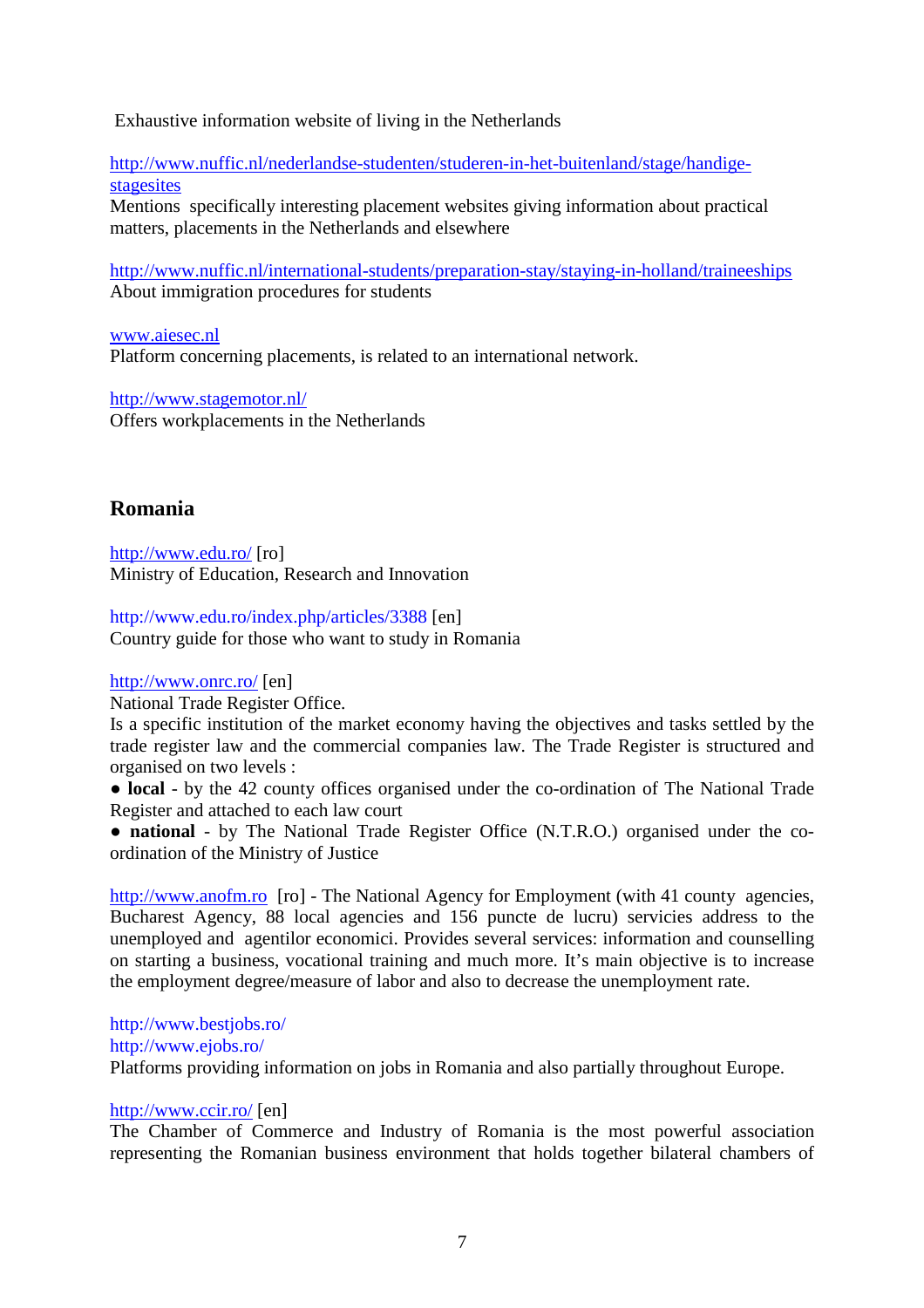commerce, business associations and the entire network of 42 territorial chambers of commerce and industry.

### http://recom.onrc.ro/ [ro]

 – The RECOM Online service is intended to give the internet users access to information about legally registered Romanian enterprises, in an electronic data base.

# **Slovak Republic**

### http://www.employment.gov.sk/

Official web site of the Ministry of Labour, Social Affairs and Family of the Slovak Republic provides basic information on Slovak labour legislation, e.g. Labour Code, Act on Occupational Safety and Health Protection etc.

### http://www.economy.gov.sk/

Official web site of the Ministry of Economy of the Slovak Republic provides basic information on Slovak economy, industry, trade and concerned legislation.

#### http://www.nadsme.sk/

National Agency for Development of Small and Medium Enterprises provides useful information on Slovak trade environment focused on small and medium enterprises.

### http://www.profesia.sk/

Profesia is the biggest and most user-friendly jobs searching engine accessible in four foreign languages. Vaccancies can be searched by a vareity of criteria including type or name of the enterprise, work category, type of contract. This engine can also serve as database of enterprises/employers in Slovakia.

## http://www.economy.gov.sk/kompass

Kompass is an on-line searching engine of companies created by the Slovak Ministry of Economy. The database contains huge number of Slovak enterprises which can be searched by variety of criteria, e.g. region, sector of economy etc.

#### http://www.slovakia.travel/

National tourism portal for Slovakia provides useful information for everyone visiting or planning to visit the Slovak Republic.

# **Slovenia**

Information about Student Placements can be found on following website: http://www.cmepius.si/en/welcometoslovenia/erasmus-student-placements-in-slovenia.aspx

# **Spain**

Spanish Ministry of Employment: